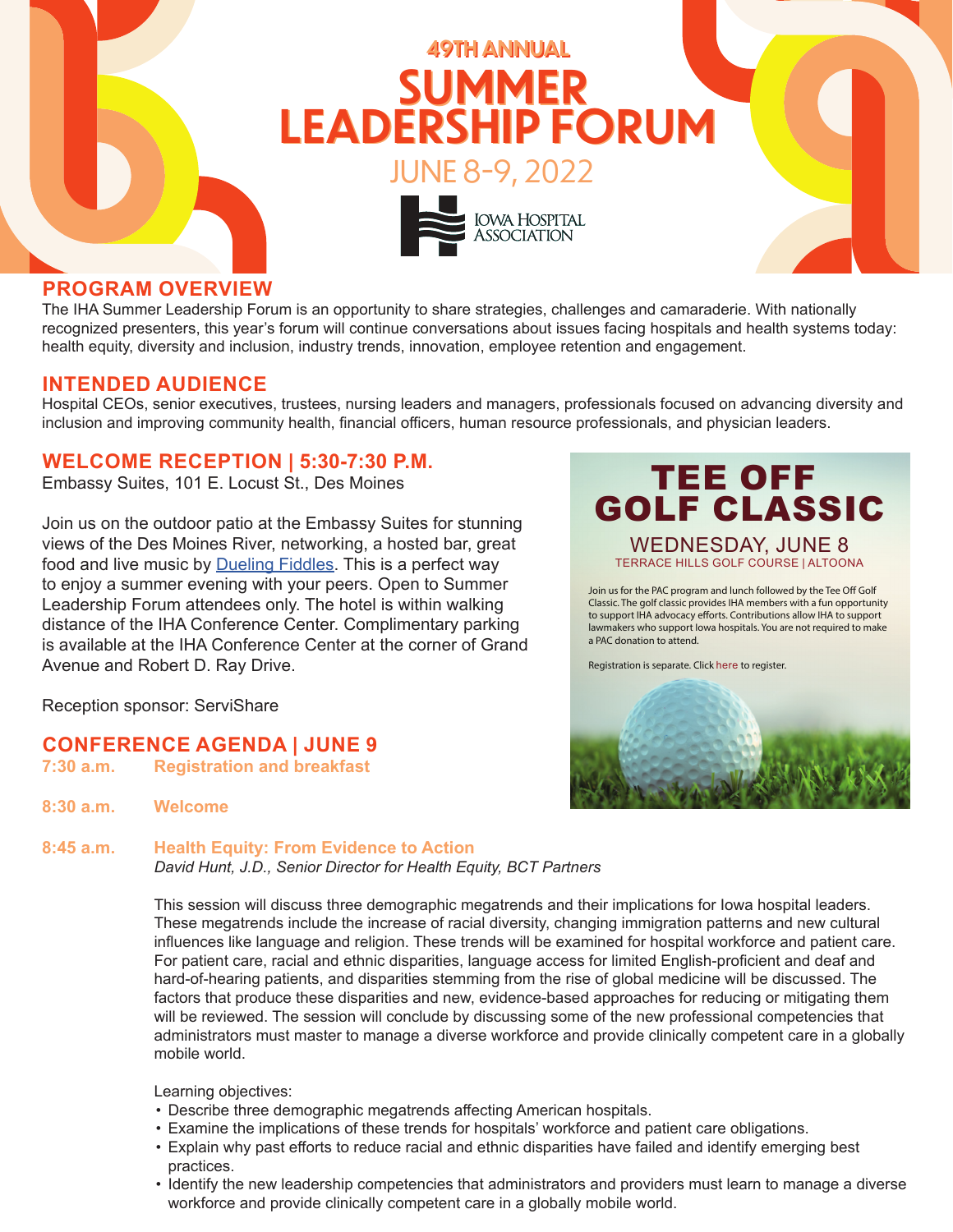### **9:45 a.m. Break**

### **10 a.m. Iowa Hospital Leaders in Health Equity**

*Brenda Clouse, Human Resources Director, Dallas County Hospital; Anthony Coleman, D.H.A., President and CEO, Broadlawns Medical Center; Angela Mortoza, CEO, Dallas County Hospital; moderated by David Hunt, J.D.*

Following his opening session, David Hunt will moderate a panel discussion with Iowa hospital leaders known to be diversity/health equity champions in their institutions. Each leader will offer examples of how they are addressing diversity, equity and inclusion issues in their workforces or in patient care.

Following those remarks, panelists will respond to questions from Hunt and attendees.

Learning objectives:

- Explain the obstacles hospital leaders encountered in addressing DEI and health equity issues and how they overcame these obstacles.
- Identify practical, real-world examples of what leading Iowa hospitals are doing to address diversity-related workforce and patient-care issues.
- Identify practical examples of what Iowa hospitals are doing to address health equity issues in patient care.
- Obtain practical advice and lessons learned on how best to address DEI/health equity issues.

### **10:45 a.m. Break**

### **11 a.m. Driving the Future of Health**

*Simon Gisby, B.A., M.A., Principal, Global Leader Life Science and Healthcare, Deloitte Corporate Finance, New York* 

This presentation will discuss the market forces and trends shaping the future of health care services and delivery. Gisby will examine the move from health to care to wellness in meeting the needs of the educated patient and highlight the roles of non-health care players in shaping the future.

Learning objectives:

- Describe how hospital organizations can lead transformation.
- Explain the convergence of health, technology and retail.
- Gain an understanding of the trends in health care.
- Understand the role of the educated consumer.
- **Noon Lunch (sponsored by INVISION)**

### **1 p.m. Advanced Leadership Academy recognition**

### **1:15 p.m. Humbitious: The Power of Low-Ego, High-Drive Leadership**

*Amer Kaissi, Ph.D., Professor of Healthcare Administration, Trinity University, San Antonio, Texas* 

Despite strong evidence of arrogance and narcissism in society, humility is making a surprising comeback in business and leadership. Based on research from different fields, this discussion suggests leaders who combine humility with ambition can lead themselves, their teams and their organizations into high performance. Employee retention, engagement and innovation are crucial. Dr. Kaissi argues that leaders modeling and stimulating learning, open-mindedness and experimentation can play a significant role in improving employee engagement. Moreover, leaders building trust and psychological safety with their team can encourage experimentation and unleash the innovation and creativity of their teams and organizations. Supported by real-life case studies and interviews, this talk is based on Dr. Kaissi's book, "Humbitious: The Power of Low-Ego, High-Drive Leadership," which focuses on tangible take-home behaviors that leaders can implement right away.

Learning objectives:

- Develop leadership skills and behaviors that help strengthen employee retention and engagement, and unleash creativity and innovation in teams and organizations.
- Implement behavioral changes that are compatible with humility and ambition.
- Understand the importance of humility and ambition in leadership.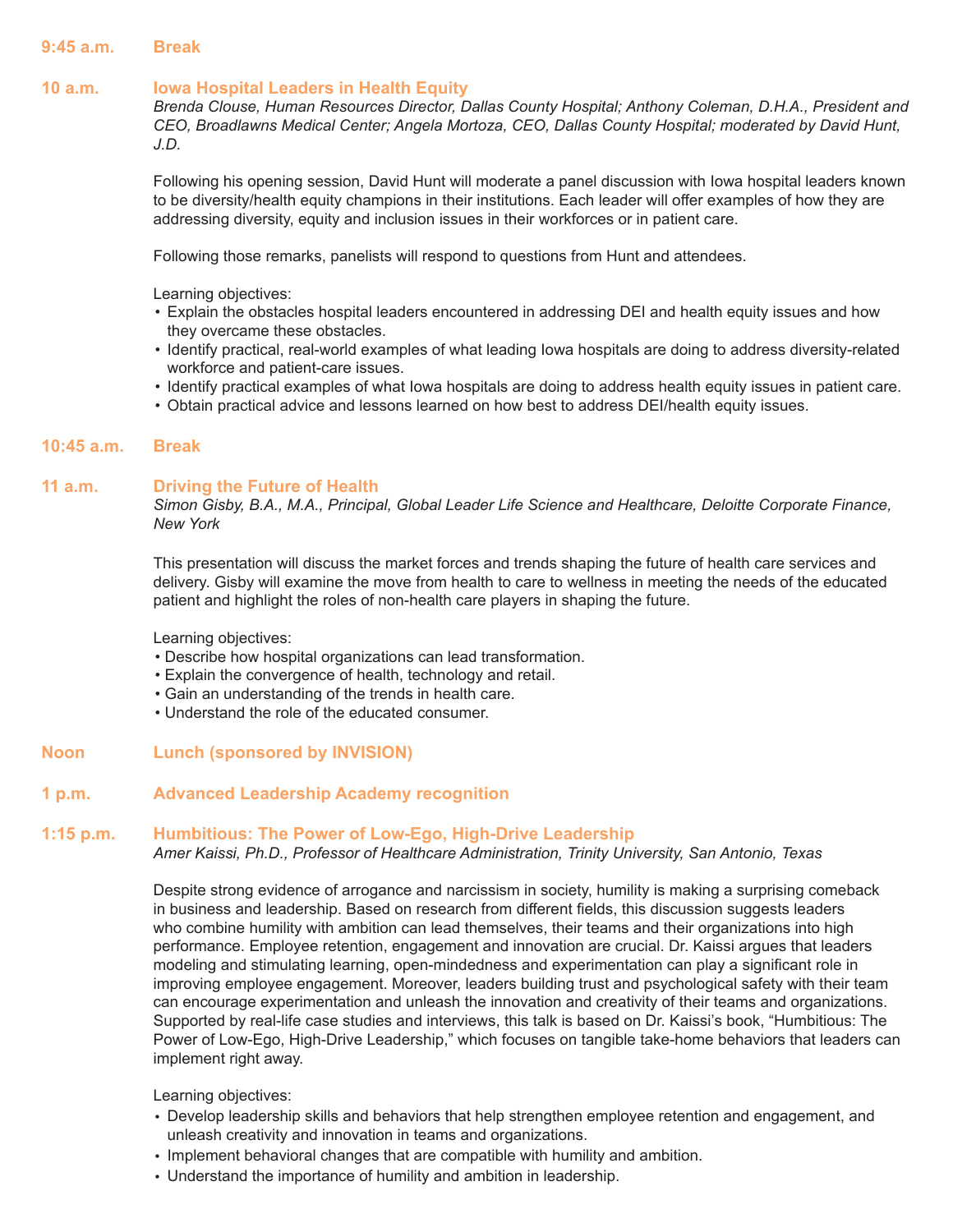### **2:45 p.m. Break with book signing to follow with Dr. Amer Kaissi (sponsored by AssuredPartners)**

### **3 p.m. Oh No! Not More of That Fluffy Stuff!**

*Rich Bluni, RN, Senior Director, Huron Consulting Group, Chicago* 

When we are feeling stressed and burned out, it's not because we are lacking an "intellectual skill" or because we don't care enough … quite the contrary! Often, we start getting burnt out because we care a lot! But what happens when you aren't "feeling it" anymore? What if we focused on our stories? Thought about how we start? Talked about giving people what they need rather than what we think they need? Does that sound like "fluffy stuff"? Good! Because it is! In this session, you may discover there are times when all that fluffy stuff is exactly what you need.

Learning objectives:

- Define and describe the power of why and our stories.
- Describe the value of starting well.
- Discuss what really matters.
- Summarize not allowing the external environment to change who you are inside.

### **4 p.m. Closing remarks**

# **FACULTY**



**Rich Bluni, RN,** joined Huron Consulting Group as a high-performing coach in 2007. Bluni has presented to tens of thousands of people across the U.S. and Canada, frequently headlining major national and state conferences, hospital organizations, medical practices and universities. Bluni specializes in topics related to inspiration, burnout, connections to purpose and engagement. Through his stories, humor and unique style, Bluni connects heart to mind and people to purpose.



**Anthony Coleman, D.H.A.,** has been the president and CEO of Broadlawns Medical Center in Des Moines since December 2021. Before this, Dr. Coleman was vice president of operations and assistant hospital administrator for Kaiser Permanente's San Bernadino service area in California. He also was a Naval officer, chief operating officer and chief financial officer during his 20 years of military service. Dr. Coleman earned his doctorate in health administration and policy and a master's degree in health administration from the Medical University of South Carolina. His bachelor's degree is in workforce, education and development from Southern Illinois University.



**Brenda Clouse** has been human resources director at Dallas County Hospital in Perry for the last three years. She also was senior human resources business partner for MercyOne in Des Moines for 17 years. Clouse received her bachelor's degree in psychology from Simpson College in Indianola. She has 23 years of experience in health care human resources.



**Simon Gisby** is a senior corporate strategy and mergers and acquisitions professional with more than 20 years of experience in the life science and health care industries. Besides founding and leading the life science and health care practice at Deloitte Corporate Finance, he leads The Future of Health for Deloitte Risk and Financial Advisory and co-leads the health care strategy and growth practice. Gisby focuses on facilitating partnerships across the entire life science and health care ecosystem. His clients include global pharmaceutical and medical device companies, health insurance companies, health systems and health care information technology companies.



**David Hunt, J.D.,** is the senior director for health equity for BCT Partners and leads the firm's national health care consulting practice. BCT Partners is a national management consulting and training firm that specializes in diversity, equity and inclusion. Before joining BCT, Hunt was president and CEO of Critical Measures, a national management consulting and training firm that specialized in health equity matters with leading hospital systems. A former employment law and civil rights attorney, he is nationally known for his expertise in racial and ethnic disparities, cultural competence in health care, the law of language access and global medicine.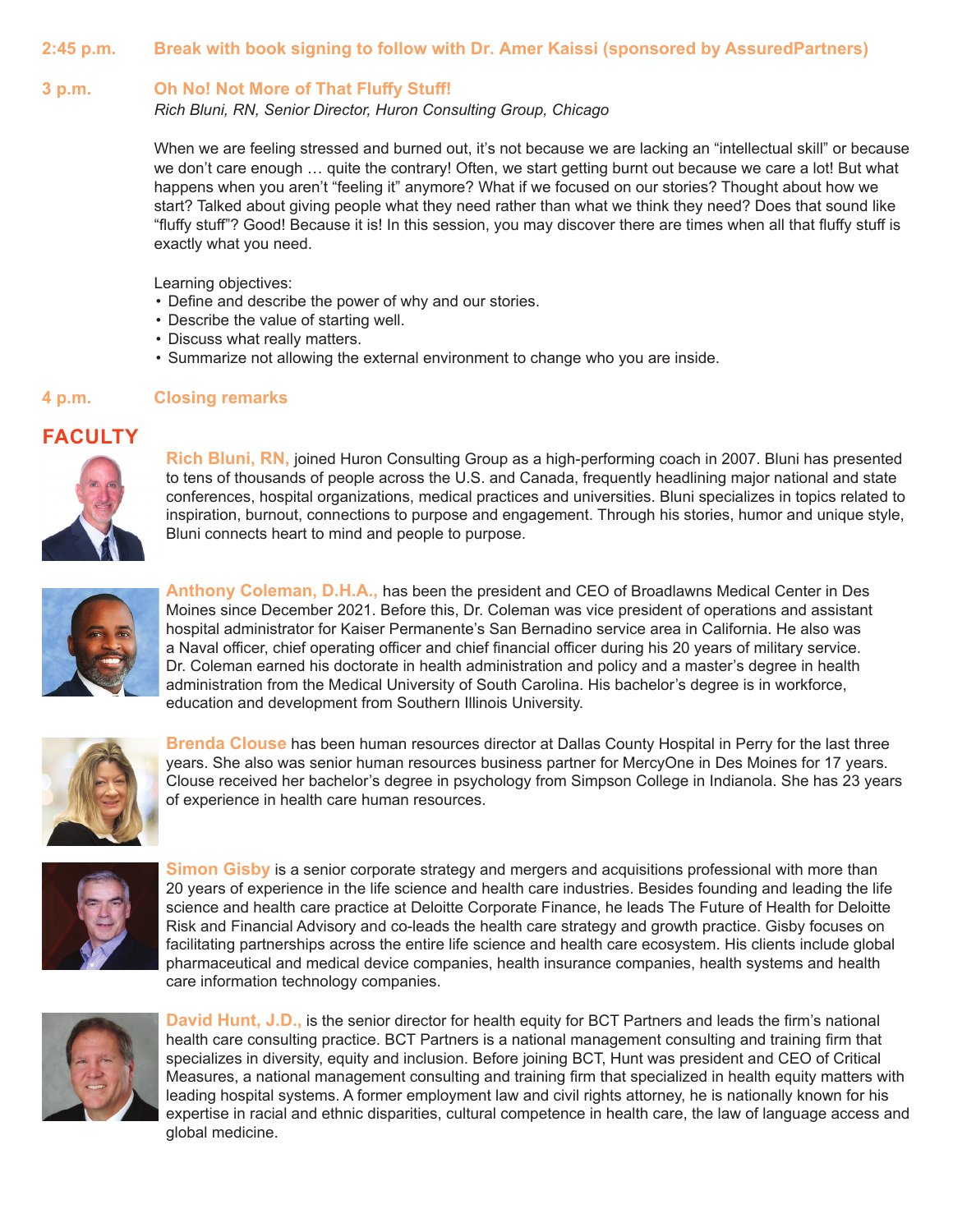

**Amer Kaissi, Ph.D.,** is an award-winning professor of health care administration at Trinity University. He is the author of the book, "Intangibles: The Unexpected Traits of High-performing Healthcare Leaders," which won the 2019 American College of Healthcare Executives Book of the Year award. At Trinity, Dr. Kaissi teaches courses in leadership, professional development and public speaking and is the director of the executive program. His research focuses on leadership, coaching and strategy. Dr. Kaissi is a national speaker with Huron/Studer Group and a faculty member with ACHE. He is a certified executive and physician coach and works with top leaders to maximize their leadership potential. Dr. Kaissi earned his doctorate in health services administration from the University of Minnesota and a master's of public health degree with a concentration in hospital administration from the American University of Beirut in his native Lebanon.



**Angela Mortoza** has been the CEO at Dallas County Hospital in Perry for the last six years. She also was CEO for Adair County Hospital in Greenfield for four years. Mortoza received her Bachelor of Science degree in nursing from Mercy College, Des Moines, and her Master of Science degree in health care administration from the University of St. Francis, Joliet, Illinois. She has 20 years of experience in nursing management at Mercy's children's emergency center and neonatal intensive care.

### **REGISTRATION**

Register online at [www.ihaonline.org.](http://www.ihaonline.org)

# **REGISTRATION FEES PER PERSON**

- IHA member \$225
- IHA associate member \$275
- Non-IHA member \$375

A copy of Dr. Kaissi's "Humbitious: The Power of Low-Ego, High-Drive Leadership," will be included in your registration.

Book sponsor: AssuredPartners

# **CONTINUING EDUCATION**

**American College of Healthcare Executives Qualified Education:** This program has been developed and is presented locally by ACHE of Iowa. The American College of Healthcare Executives has awarded 1.5 ACHE face-to-face education credits to this program.

The Iowa Hospital Association is authorized to award 4.75 hours of preapproved ACHE-qualified education credit toward advancement or recertification in the American College of Healthcare Executives. Participants in this program who wish to have the continuing education hours applied toward ACHE–qualified education credit should indicate their attendance when submitting their application to the American College of Healthcare Executives for advancement or recertification.

**Hospital Board Certification:** Board members participating in IHA's Hospital Board Certification Program can earn 6.25 hours of face-to-face education toward certification for the Summer Leadership Forum.

**Nursing:** 4.25 nursing contact hour will be awarded for this conference by IHA Iowa Board of Nursing provider No. 4. Iowa nursing contact hours will not be issued unless your Iowa license number is provided on the certificate completed the day of the conference. To receive contact hours or a certificate of attendance, you must attend the entire conference. No partial credit will be granted.

# **PROGRAM LOCATION**

IHA Conference Center, 100 E. Grand Ave., Suite 100, Des Moines.

- If you have dietary restrictions or allergies, email iharegistration@ihaonline.org.
- Dress for the conference is business casual. Layered clothing is recommended for your comfort.

# **PROGRAM MATERIALS AND RECORDINGS**

This is a paperless conference. IHA will email conference materials when available. This program will not be recorded but will be livestreamed for those who are not able to attend.